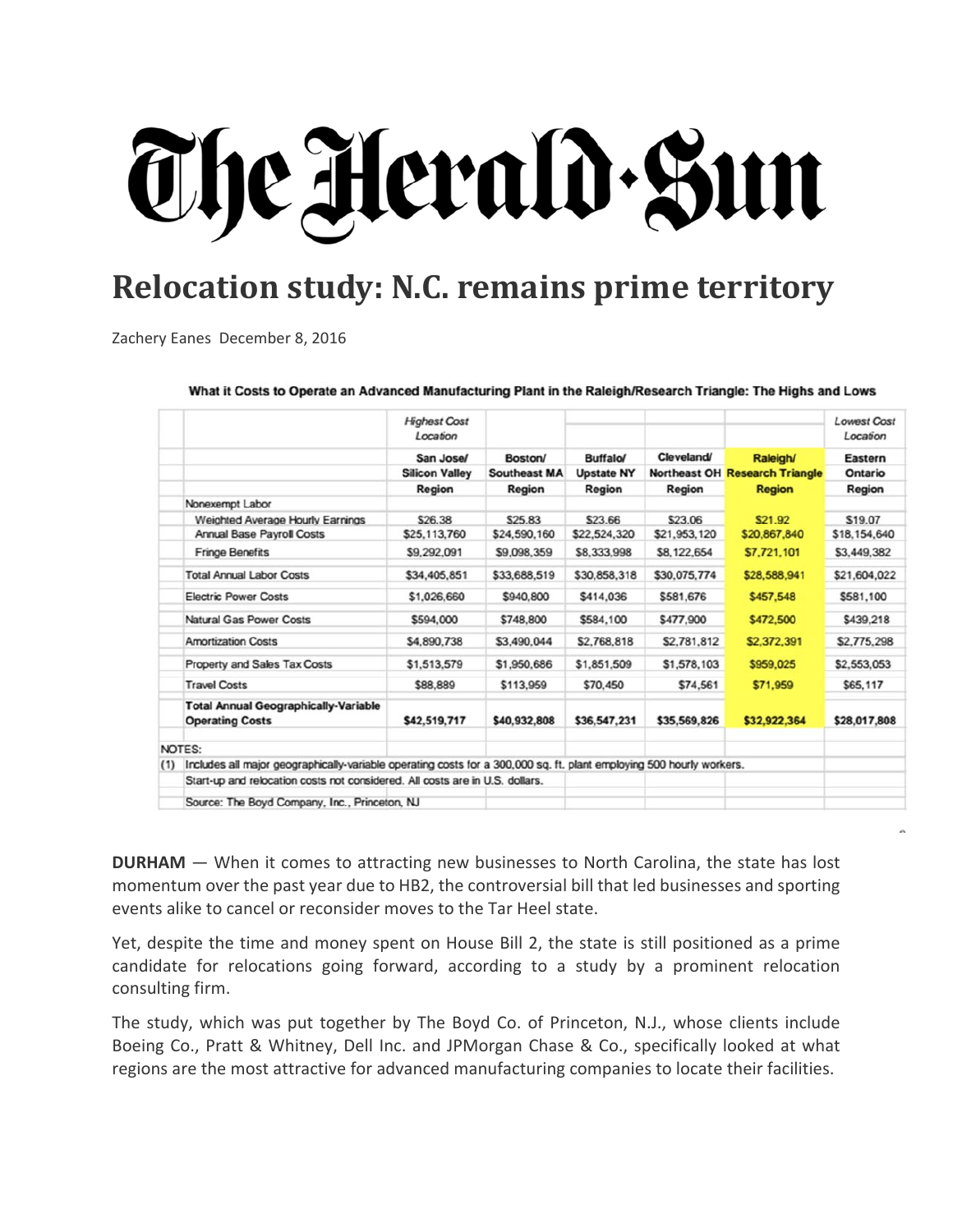In its recent site‐selection study of 24 regions, Boyd named North Carolina's Triangle and Piedmont Triad as two of the five regions with the lowest operating costs for advanced manufacturing, which is manufacturing that uses high‐level technologies in its products.

The greater Greensboro area was named No. 2 in the study and the Research Triangle area landed at No. 4.

Boyd calculated total annual operating costs for an advanced manufacturer  $-$  with a 350,000 square-foot facility and 500 employees — to be \$32.9 million in the Research Triangle region and \$30.7 million in greater Greensboro. Those costs were comparatively lower than places such as Seattle (\$38.8M), Boston (\$40.9M), San Jose, Calif. (\$42.5M), and Austin, Texas (\$34.6M).

The 24 regions compared in the study were selected because they were regions that Boyd's clients were most interested in possibly relocating. The Boyd Co. has been consulting since the 1970s, and has worked extensively in North Carolina over the past four decades.

In an interview with The Herald‐Sun, The Boyd Co. Principal John Boyd, who was visiting Durham and Greensboro on a business trip, said executives were still keeping their eyes on North Carolina.

"These are the 24 markets that our clients and prospective clients are asking us to look at," Boyd said. "... When I sit down with companies, there is an unprecedented interest in North Carolina and South Carolina and other right‐to‐work states."

Boyd is bullish on the region  $-$  and advanced manufacturing as a whole  $-$  for many reasons. His company rates the Triangle's talent, educational institutions, infrastructure and operating costs as excellent. He also thinks that the rhetoric President-elect Donald Trump has used so far — and the potential of new trade tariffs — might well encourage an increase in advanced manufacturing in the U.S. and Canada.

Though one major area that North Carolina lags behind other states, especially Southern ones, is in the amount of economic incentives it gives out. That is in part due to the state having the lowest corporate income tax in the South, which makes it on one hand very attractive to businesses, while on the other decreasing the amount of revenue it hasfor incentive agreements.

That has led the state to be the bridesmaid for several advanced manufacturing projects during Gov. Pat McCrory's time as governor, with the state nearly landing several automotive and aerospace manufacturers, such as Mercedes, BMW, Volvo and Airbus, only to see other states offer more money.

[Corporate relocation] is going to accelerate," he said. "They're going to go to low cost right‐to‐ work states that have good leadership in place. North Carolina should be in the game for a lot of this."